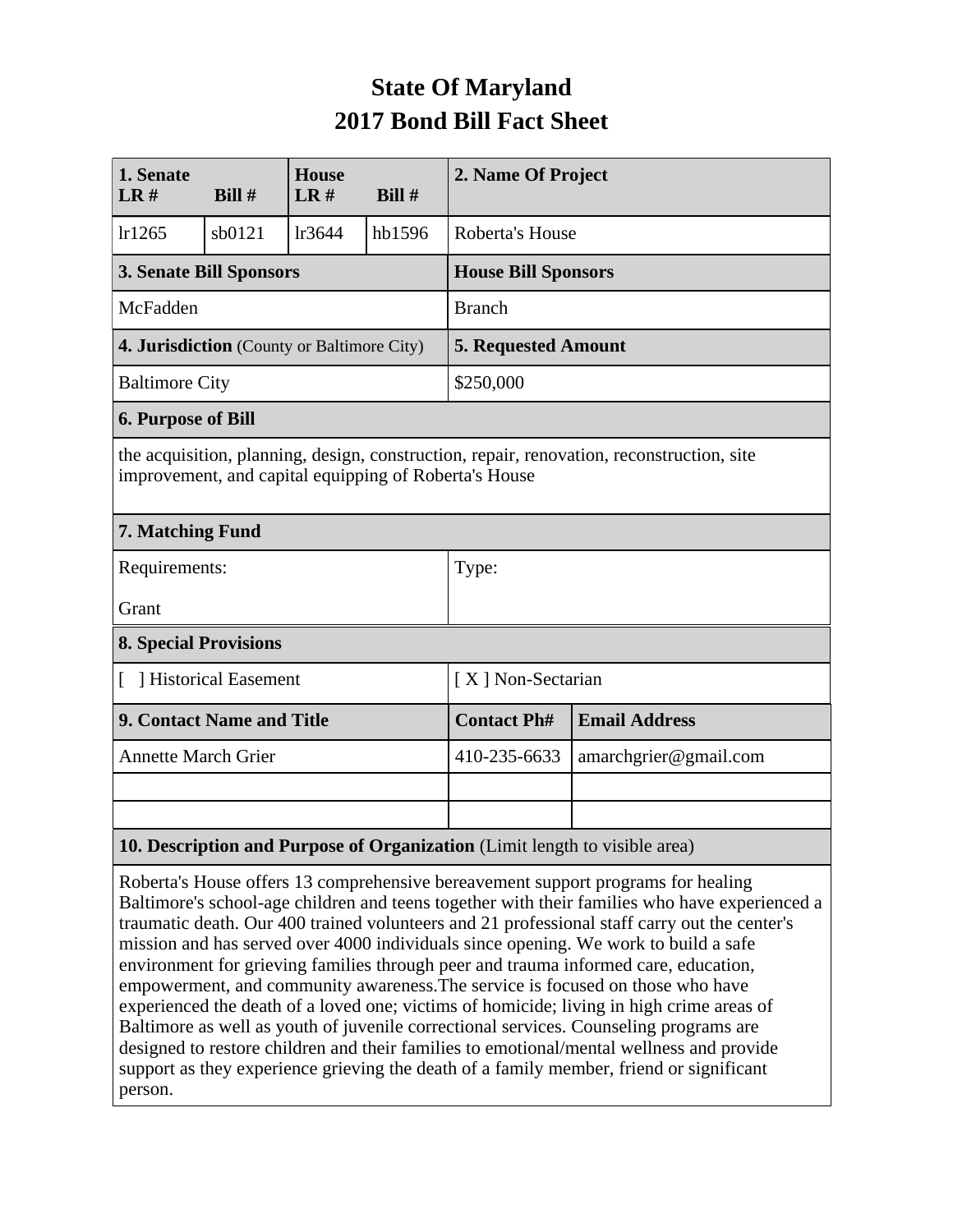## **11. Description and Purpose of Project** (Limit length to visible area)

The goal of the Roberta's House expansion is to construct a new 18,000 square foot building to house the 20+ programs. The development of this project will replace 11 vacant and dilapidated properties in the 900 block of East North Avenue, one of Baltimore's major travel arteries. Upon completion, Roberta's House will have increased space for additional programs, support staff, and the capacity to double clients served. Roberta's House will become the urban model for culturally sensitive, trauma informed care by: Creating a safe space and environment for emotional, physical and social wellness Education of traumatic loss, grief and healthy mourning; Providing developmentally appropriate coping mechanisms and curricular; Modeling healthy and adaptive coping systems;and City wide educational training on grief and trauma informed care. The expansion will allow us to engage many more community partners to leverage their expertise and serve the needs of our community.

*Round all amounts to the nearest \$1,000. The totals in Items 12 (Estimated Capital Costs) and 13 (Proposed Funding Sources) must match. The proposed funding sources must not include the value of real property unless an equivalent value is shown under Estimated Capital Costs.*

| <b>12. Estimated Capital Costs</b>                                     |             |  |  |  |  |
|------------------------------------------------------------------------|-------------|--|--|--|--|
| <b>Acquisition</b>                                                     | \$425,000   |  |  |  |  |
| <b>Design</b>                                                          | \$371,995   |  |  |  |  |
| <b>Construction</b>                                                    | \$7,378,637 |  |  |  |  |
| <b>Equipment</b>                                                       |             |  |  |  |  |
| <b>Total</b>                                                           | \$8,175,632 |  |  |  |  |
| 13. Proposed Funding Sources - (List all funding sources and amounts.) |             |  |  |  |  |
| State Bond Bills (2008 & 2017)                                         | \$550,000   |  |  |  |  |
| Project Core                                                           | \$500,000   |  |  |  |  |
| <b>MD Community Block Development Grant</b>                            | \$200,000   |  |  |  |  |
| <b>Abell Foundation</b>                                                | \$75,000    |  |  |  |  |
| France-Merrick                                                         | \$150,000   |  |  |  |  |
| <b>Local Donors</b>                                                    | \$2,000,000 |  |  |  |  |
| <b>Weinberg Foundation</b>                                             | \$2,700,000 |  |  |  |  |
| Governor/Federal                                                       | \$1,000,000 |  |  |  |  |
| In Kind, Land acquisition, demolition                                  | \$400,000   |  |  |  |  |
| <b>Private Foundations</b>                                             | \$600,632   |  |  |  |  |
|                                                                        |             |  |  |  |  |
| <b>Total</b>                                                           | \$8,175,632 |  |  |  |  |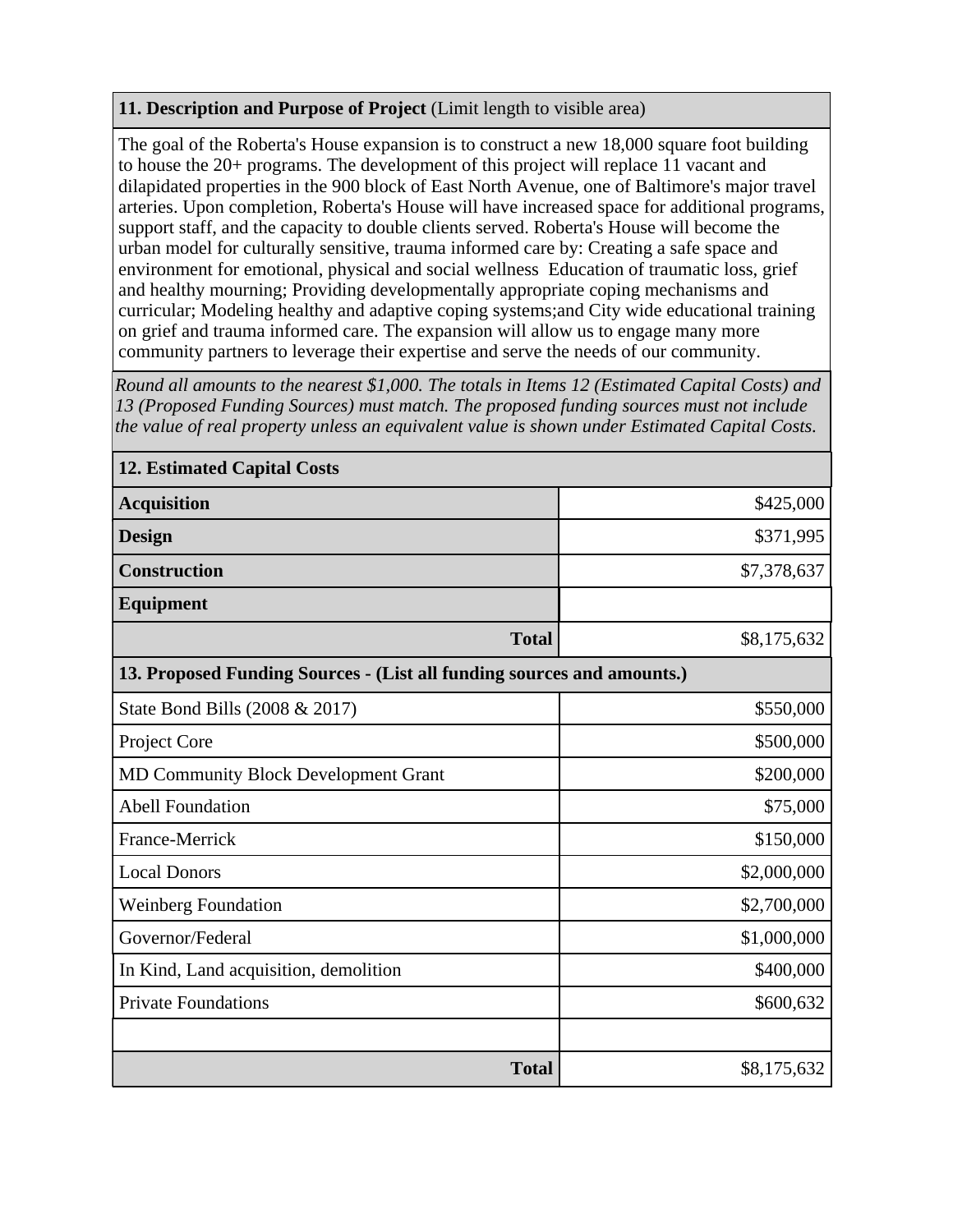| 14. Project Schedule (Enter a date or one of the following in each box. N/A, TBD or Complete) |                        |                            |           |                                                                                  |                                                |                                               |                              |                                                                                              |  |
|-----------------------------------------------------------------------------------------------|------------------------|----------------------------|-----------|----------------------------------------------------------------------------------|------------------------------------------------|-----------------------------------------------|------------------------------|----------------------------------------------------------------------------------------------|--|
| <b>Begin Design</b>                                                                           | <b>Complete Design</b> |                            |           | <b>Begin Construction</b>                                                        |                                                |                                               | <b>Complete Construction</b> |                                                                                              |  |
| 8/31/2016                                                                                     |                        |                            | 1/31/2017 |                                                                                  |                                                | 8/31/2019                                     |                              | 2/30/2020                                                                                    |  |
| <b>15. Total Private Funds</b><br>and Pledges Raised                                          |                        |                            |           | 16. Current Number of<br><b>People Served Annually at</b><br><b>Project Site</b> |                                                |                                               |                              | 17. Number of People to be<br><b>Served Annually After the</b><br><b>Project is Complete</b> |  |
| 150000.00                                                                                     |                        |                            |           | 1000                                                                             |                                                |                                               | $2000+$                      |                                                                                              |  |
|                                                                                               |                        |                            |           | 18. Other State Capital Grants to Recipients in the Past 15 Years                |                                                |                                               |                              |                                                                                              |  |
| <b>Legislative Session</b>                                                                    |                        |                            |           | <b>Amount</b>                                                                    |                                                | <b>Purpose</b>                                |                              |                                                                                              |  |
| 2008                                                                                          |                        |                            |           | \$300,000                                                                        |                                                | Acquisition, Design, Demolition, Construction |                              |                                                                                              |  |
|                                                                                               |                        |                            |           |                                                                                  |                                                |                                               |                              |                                                                                              |  |
|                                                                                               |                        |                            |           |                                                                                  |                                                |                                               |                              |                                                                                              |  |
|                                                                                               |                        |                            |           | 19. Legal Name and Address of Grantee                                            |                                                | <b>Project Address (If Different)</b>         |                              |                                                                                              |  |
| Roberta's House Inc.<br>2510 St. Paul Street, 1st Floor<br>Baltimore, MD 21218                |                        |                            |           |                                                                                  | 928-900 E. North Avenue<br>Baltimore, MD 21202 |                                               |                              |                                                                                              |  |
| 20. Legislative District in<br>45 - Baltimore City<br><b>Which Project is Located</b>         |                        |                            |           |                                                                                  |                                                |                                               |                              |                                                                                              |  |
| 21. Legal Status of Grantee (Please Check One)                                                |                        |                            |           |                                                                                  |                                                |                                               |                              |                                                                                              |  |
| <b>Local Govt.</b>                                                                            |                        |                            |           | <b>For Profit</b>                                                                |                                                | <b>Non Profit</b>                             |                              | Federal                                                                                      |  |
| $\begin{bmatrix} 1 \end{bmatrix}$                                                             |                        |                            |           | $\begin{bmatrix} 1 \end{bmatrix}$                                                |                                                | [X]<br>$\lceil \ \rceil$                      |                              |                                                                                              |  |
| 22. Grantee Legal Representative                                                              |                        |                            |           |                                                                                  |                                                | 23. If Match Includes Real Property:          |                              |                                                                                              |  |
| Name:                                                                                         |                        | <b>Annette March Grier</b> |           |                                                                                  |                                                | <b>Has An Appraisal</b><br><b>Been Done?</b>  |                              | Yes/No                                                                                       |  |
| <b>Phone:</b>                                                                                 |                        | 410-235-6633               |           |                                                                                  |                                                |                                               |                              |                                                                                              |  |
| <b>Address:</b>                                                                               |                        |                            |           |                                                                                  | If Yes, List Appraisal Dates and Value         |                                               |                              |                                                                                              |  |
| 2510 St. Paul Street<br>Baltimore, MD 21218                                                   |                        |                            |           |                                                                                  |                                                |                                               |                              |                                                                                              |  |
|                                                                                               |                        |                            |           |                                                                                  |                                                |                                               |                              |                                                                                              |  |
|                                                                                               |                        |                            |           |                                                                                  |                                                |                                               |                              |                                                                                              |  |
|                                                                                               |                        |                            |           |                                                                                  |                                                |                                               |                              |                                                                                              |  |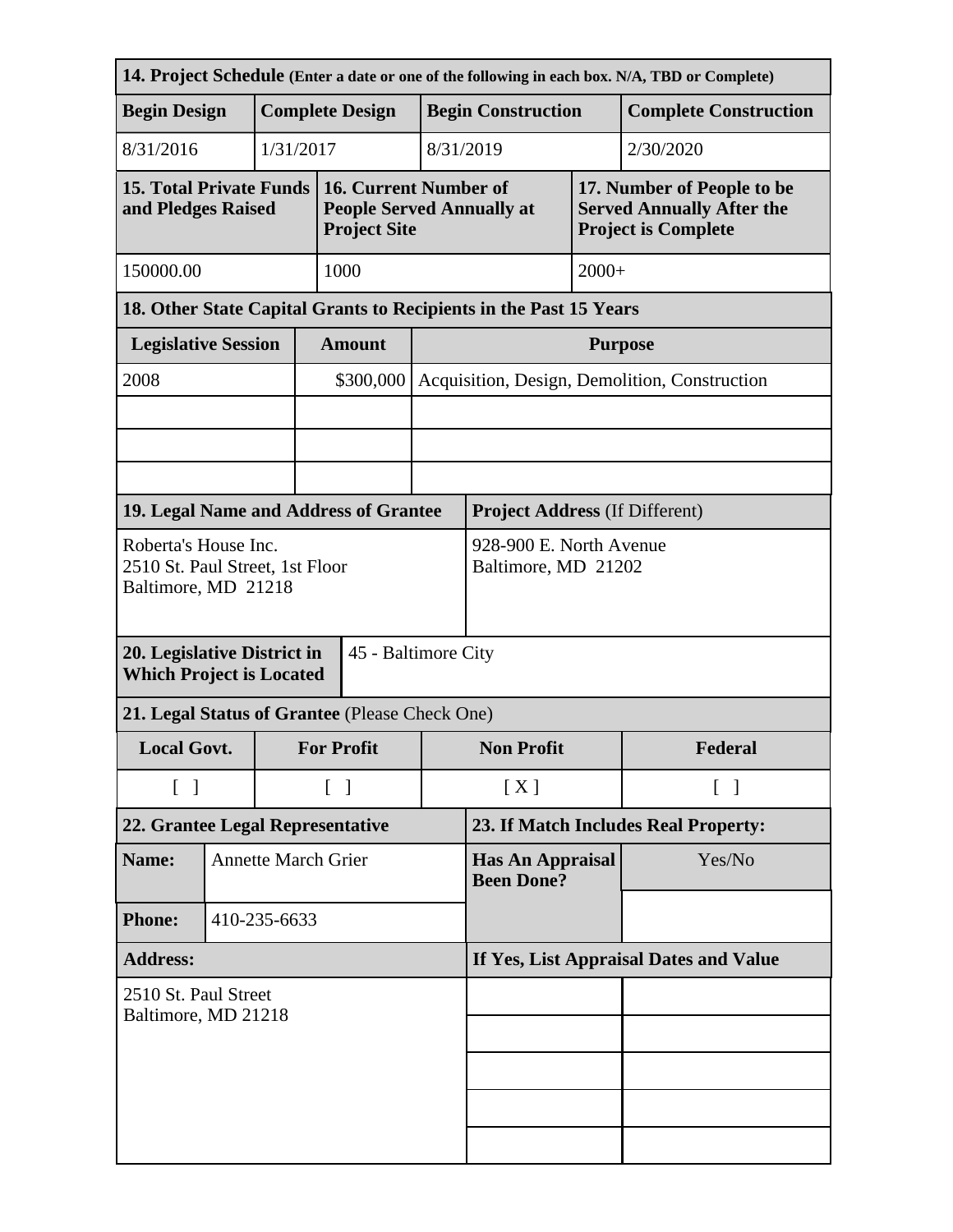| 24. Impact of Project on Staffing and Operating Cost at Project Site       |                                                                                      |                                                                                    |                                           |                                             |  |  |  |
|----------------------------------------------------------------------------|--------------------------------------------------------------------------------------|------------------------------------------------------------------------------------|-------------------------------------------|---------------------------------------------|--|--|--|
| Current # of<br><b>Employees</b>                                           | Projected # of<br><b>Employees</b>                                                   |                                                                                    | <b>Current Operating</b><br><b>Budget</b> | <b>Projected Operating</b><br><b>Budget</b> |  |  |  |
| 21                                                                         | 30                                                                                   | 1300000.00                                                                         | 1800000.00                                |                                             |  |  |  |
|                                                                            |                                                                                      | 25. Ownership of Property (Info Requested by Treasurer's Office for bond purposes) |                                           |                                             |  |  |  |
|                                                                            | A. Will the grantee own or lease (pick one) the property to be improved?             |                                                                                    |                                           | Own                                         |  |  |  |
| B. If owned, does the grantee plan to sell within 15 years?                |                                                                                      |                                                                                    |                                           |                                             |  |  |  |
| C. Does the grantee intend to lease any portion of the property to others? |                                                                                      |                                                                                    |                                           |                                             |  |  |  |
|                                                                            | D. If property is owned by grantee any space is to be leased, provide the following: |                                                                                    |                                           |                                             |  |  |  |
|                                                                            | <b>Lessee</b>                                                                        | <b>Terms</b> of<br>Lease                                                           | Cost<br><b>Covered</b><br>by Lease        | <b>Square</b><br>Footage<br><b>Leased</b>   |  |  |  |
|                                                                            |                                                                                      |                                                                                    |                                           |                                             |  |  |  |
|                                                                            |                                                                                      |                                                                                    |                                           |                                             |  |  |  |
|                                                                            |                                                                                      |                                                                                    |                                           |                                             |  |  |  |
|                                                                            |                                                                                      |                                                                                    |                                           |                                             |  |  |  |
|                                                                            |                                                                                      |                                                                                    |                                           |                                             |  |  |  |
|                                                                            |                                                                                      |                                                                                    |                                           |                                             |  |  |  |
|                                                                            | E. If property is leased by grantee - Provide the following:                         |                                                                                    |                                           |                                             |  |  |  |
|                                                                            | <b>Name of Leaser</b>                                                                | Length of<br>Lease                                                                 | <b>Options to Renew</b>                   |                                             |  |  |  |
|                                                                            |                                                                                      |                                                                                    |                                           |                                             |  |  |  |
|                                                                            |                                                                                      |                                                                                    |                                           |                                             |  |  |  |
|                                                                            |                                                                                      |                                                                                    |                                           |                                             |  |  |  |
|                                                                            |                                                                                      |                                                                                    |                                           |                                             |  |  |  |
|                                                                            |                                                                                      |                                                                                    |                                           |                                             |  |  |  |
|                                                                            |                                                                                      |                                                                                    |                                           |                                             |  |  |  |
| <b>26. Building Square Footage:</b>                                        |                                                                                      |                                                                                    |                                           |                                             |  |  |  |
| <b>Current Space GSF</b>                                                   |                                                                                      |                                                                                    | 6000                                      |                                             |  |  |  |
| <b>Space to be Renovated GSF</b>                                           |                                                                                      |                                                                                    |                                           |                                             |  |  |  |
| <b>New GSF</b>                                                             |                                                                                      |                                                                                    | 18000                                     |                                             |  |  |  |